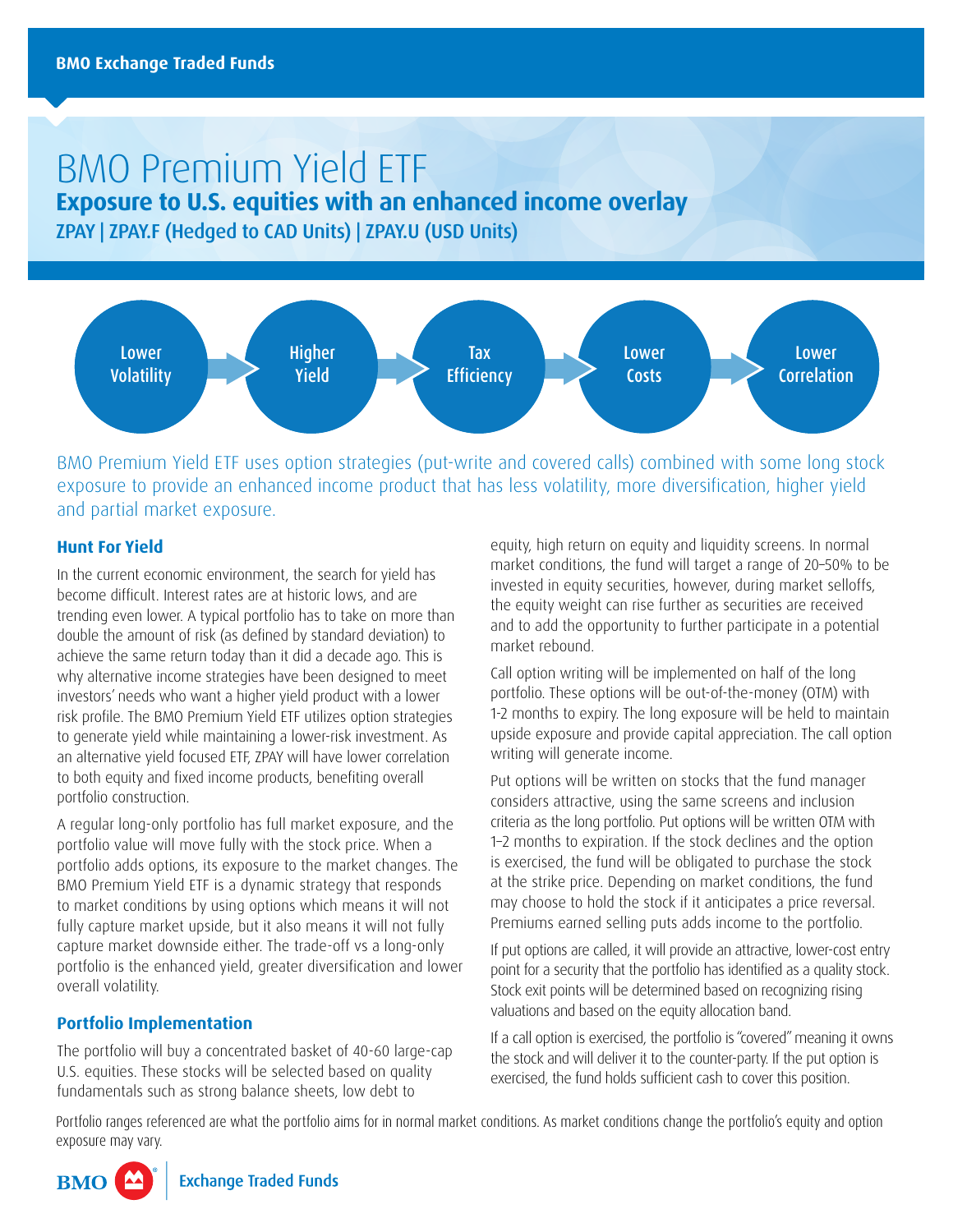### **Implementation Example:**

*Portfolio ranges referenced are what the portfolio aims for in normal market conditions. As market conditions change the portfolio's equity and option exposure may vary.* This portion of the portfolio has



## **Example Portfolio Composition:**

*\*Portfolio composition can change based on market movements, asset mix below is a target under normal market conditions*



## **Market Example**

- Buy 400 shares of Apple at \$300
	- Write call option on 200 shares at \$310 strike price
- Sell put option on 800 shares of Apple at \$290 strike price
	- Buy T-Bill to cover short puts
	- If stock stays between \$290 \$310, keep all premium
- If stock goes below \$290, puts are assigned and portfolio owns 1,200 Apple shares  $\rightarrow$ start the covered call process again
- If stock goes above \$310, calls are assigned and portfolio owns 200 Apple shares  $\rightarrow$  now sell put on 1,000 shares and call on 100 shares